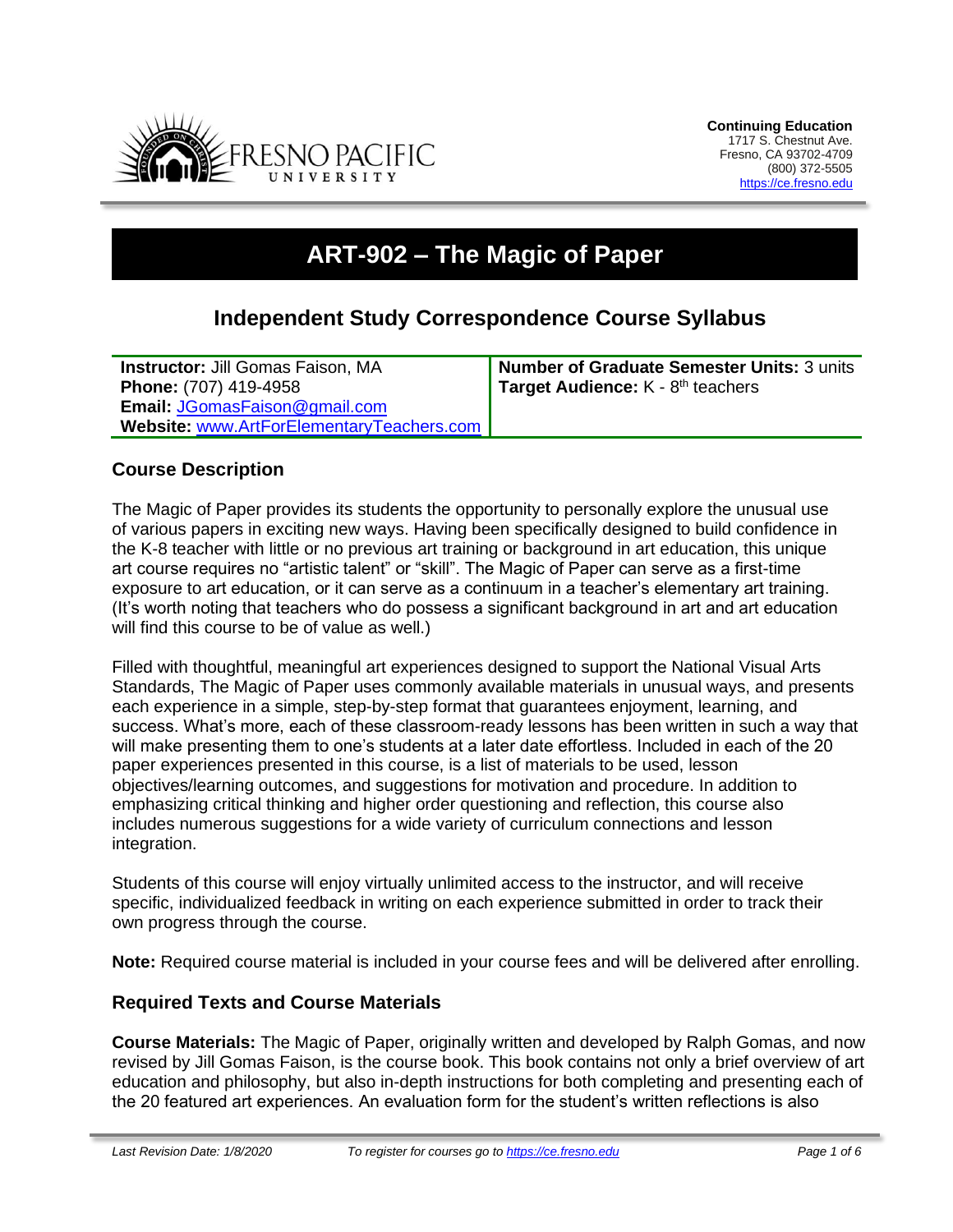included. A variety of materials commonly found in the K-8 classroom will also be needed to complete the 20 paper experiences.

# **Course Dates**

Self-paced; students may enroll at any time and take up to one year, from the date of registration, to complete assignments. Students may complete assignments in no less than three weeks for a 3 unit course (one week per unit).

# **National Standards Addressed in This Course**

#### **National Board for Professional Teaching Standards (NBPTS)**

[\(http://www.nbpts.org/standards-five-core-propositions/\)](http://www.nbpts.org/standards-five-core-propositions/)

First published in 1989 and updated in 2016, *[What Teachers Should Know and Be Able to Do](http://www.accomplishedteacher.org/)* articulates the National Board's Five Core Propositions for teaching. The Five Core Propositions comparable to medicine's Hippocratic Oath — set forth the profession's vision for accomplished teaching. Together, the propositions form the basis of all National Board Standards and the foundation for National Board Certification. Course assignments have been designed so students can demonstrate excellence against these professional teaching standards whenever possible.

- Proposition 1: Teachers are committed to students and their learning
- Proposition 2: Teachers know the subject they teach and how to teach those subjects to students
- Proposition 3: Teachers are responsible for managing and monitoring student learning
- Proposition 4: Teachers think systematically about their practice and learn from experience
- Proposition 5: Teachers are members of learning communities

#### **National Visual Arts Standards** [\(https://www.arteducators.org/learn-tools/national-visual-arts](https://www.arteducators.org/learn-tools/national-visual-arts-standards)[standards\)](https://www.arteducators.org/learn-tools/national-visual-arts-standards)

- Content Standard 1- Understanding and applying media, techniques, and processes
- Content Standard 2- Using knowledge of structures and functions
- Content Standard 3- Choosing and evaluating a range of subject matter, symbols, and ideas
- Content Standard 4- Understanding the visual arts in relation to history and cultures
- Content Standard 5- Reflecting upon and assessing the characteristics and merits of one's own work and the work of others
- Content Standard 6- Making connections between visual arts and other disciplines.

# **Continuing Education Program Student Learning Outcomes**

| CE <sub>1</sub> | Demonstrate proficient written communication by articulating a clear focus,<br>synthesizing arguments, and utilizing standard formats in order to inform and<br>persuade others, and present information applicable to targeted use. |
|-----------------|--------------------------------------------------------------------------------------------------------------------------------------------------------------------------------------------------------------------------------------|
| CE <sub>2</sub> | Demonstrate comprehension of content-specific knowledge and the ability to apply it<br>in theoretical, personal, professional, or societal contexts.                                                                                 |
| CE <sub>3</sub> | Reflect on their personal and professional growth and provide evidence of how such<br>reflection is utilized to manage personal and professional improvement.                                                                        |
| CE <sub>4</sub> | Apply critical thinking competencies by generating probing questions, recognizing<br>underlying assumptions, interpreting and evaluating relevant information, and<br>applying their understandings to the professional setting.     |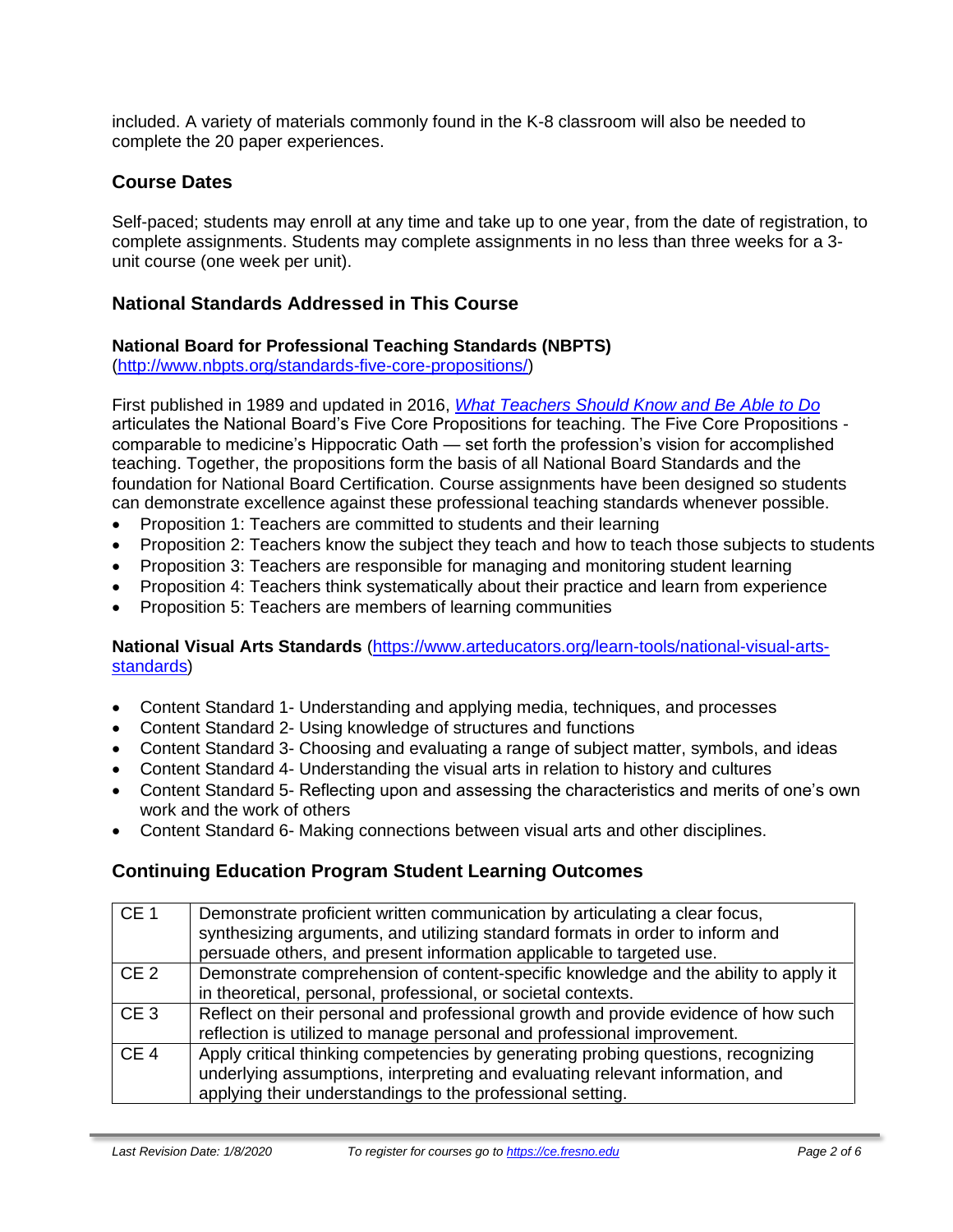| CE <sub>5</sub> | Reflect on values that inspire high standards of professional and ethical behavior as<br>they pursue excellence in applying new learning to their chosen field.                                                                                                         |
|-----------------|-------------------------------------------------------------------------------------------------------------------------------------------------------------------------------------------------------------------------------------------------------------------------|
| CE <sub>6</sub> | Identify information needed in order to fully understand a topic or task, organize that<br>information, identify the best sources of information for a given enquiry, locate and<br>critically evaluate sources, and accurately and effectively share that information. |

# **Student Learning Outcomes (SLOs) for This Course**

|    | <b>Student Learning Outcomes for This Course</b><br>By the end of this course student will be able to:                                                        | <b>National Standards</b><br><b>Addressed in This</b><br>Course* | <b>Continuing</b><br><b>Education Program</b><br><b>Student Learning</b><br><b>Outcomes</b><br>Addressed** |
|----|---------------------------------------------------------------------------------------------------------------------------------------------------------------|------------------------------------------------------------------|------------------------------------------------------------------------------------------------------------|
|    | 1. Successfully complete their own series of 20<br>art experiences using paper.                                                                               | <b>National Content</b><br>Standards 1, 2, 3,<br>4, 5, 6         |                                                                                                            |
|    | 2. Identify potential points of difficulty that their<br>own students might encounter after having<br>completed each of the 20 art experiences<br>themselves. | <b>National Content</b><br>Standards 1, 2, 3,<br>5               |                                                                                                            |
| 3. | Demonstrate confidence in their ability to<br>present any of the 20 paper experiences to<br>their own students.                                               | <b>National Content</b><br>Standards 1, 2, 5,<br>6               |                                                                                                            |
|    | 4. Experience firsthand different media<br>techniques and processes, as well as their<br>unique responses and communicative<br>qualities.                     | <b>National Content</b><br>Standards 1, 2                        |                                                                                                            |
| 5. | Consider connections between the visual<br>arts and other disciplines in their curriculum.                                                                    | <b>National Content</b><br>Standard 6                            |                                                                                                            |
| 6. | Create and use different visual structures<br>and functions of art to convey their own<br>individual ideas.                                                   | <b>National Content</b><br>Standards 2, 3                        |                                                                                                            |
|    | 7. Select and use subject matter, symbols, and<br>ideas to communicate meaning.                                                                               | <b>National Content</b><br>Standards 2, 3                        |                                                                                                            |
| 8. | Analyze and reflect upon the different and<br>various purposes for creating works of art -<br>both personally and socially.                                   | <b>National Content</b><br>Standard 5                            |                                                                                                            |
| 9. | Engage in reflective dialogue with the<br>instructor about their own experience with<br>this course – and the potential for use in their<br>own classrooms.   | <b>National Content</b><br>Standards 5, 6                        |                                                                                                            |

\* Please refer to the section on **National Standards Addressed in This Course**

\*\* Please refer to the section on **Continuing Education Program Student Learning Outcomes**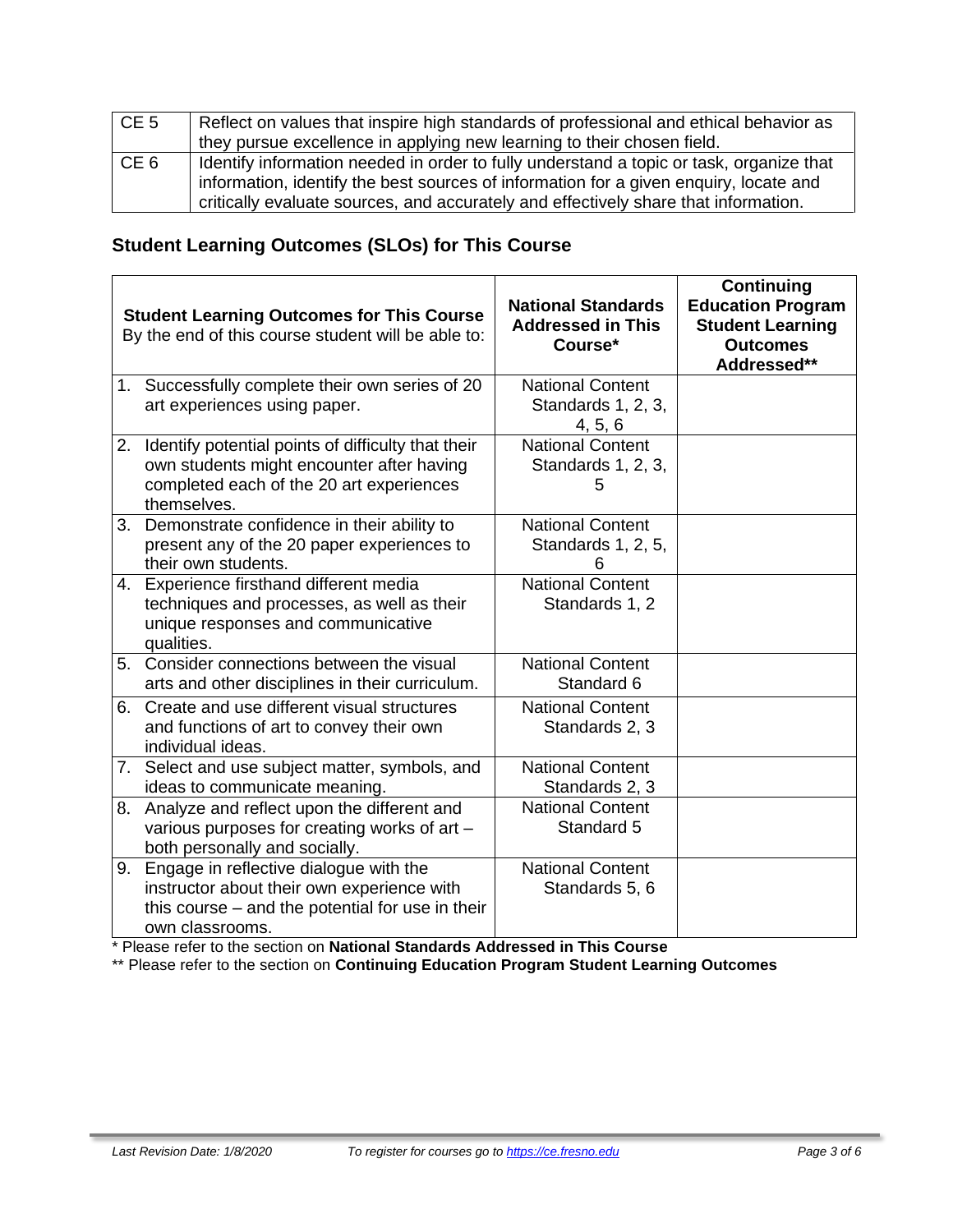# **Topics, Assignments, and Activities**

| <b>Module</b><br><b>Module Title</b> | <b>Module Assignments and Activities</b>                                                                                                                     | <b>Points</b><br><b>Possible</b><br>for Each<br><b>Assignment</b> |
|--------------------------------------|--------------------------------------------------------------------------------------------------------------------------------------------------------------|-------------------------------------------------------------------|
| <b>Module 1</b>                      | Read the book, Magic of Paper and complete the 20<br>paper experiences exactly as they are outlined.                                                         | Outstanding -<br>OK                                               |
| Module 2                             | Thoughtfully complete one evaluation / reflection form<br>after finishing each art experience.                                                               | Outstanding -<br>OK                                               |
| Module 3                             | Submit a photograph(s) of artwork along with an<br>$\bullet$<br>evaluation/reflection form for each of these 20<br>experiences to the instructor for review. | Outstanding -<br>OK                                               |

# **Grading Policies, Rubrics, and Requirements for Assignments**

#### **Grading Policies**

- Assignments will be graded per criteria presented in the course rubrics.
- $\bullet$  A = 90-100% and B = 80-89%, (anything below 80% will not receive credit.)
- The discernment between an A or a B letter grade is at the discretion of the instructor based on the quality of work submitted (see course rubrics).
- Coursework falling below a B grade will be returned with further instructions.
- All assignments must be completed to receive a grade and are expected to reflect the quality that teacher-training institutions require of professional educators. If completed assignments do not meet this standard, students will be notified with further instructions from the instructor.

| Grade<br>s | Percentage | <b>Description</b> | <b>Rubric</b>                                                                                                                                                                                   |
|------------|------------|--------------------|-------------------------------------------------------------------------------------------------------------------------------------------------------------------------------------------------|
| A          | 90-100%    | Excellent          | Meets all course / assignment requirements with<br>significant evidence of subject mastery and<br>demonstration of excellent graduate level<br>professional development scholarship.            |
| B          | 80-89%     | Very Good          | Adequately meets criteria for all course/assignment<br>requirements - demonstrates subject competency<br>with very good graduate level professional<br>development scholarship.                 |
| <b>NC</b>  | Below 80%  | Unacceptable       | Does not meet the minimum criteria for all<br>course/assignment requirements and demonstrated<br>little, if any, evidence of acceptable graduate level<br>professional development scholarship. |

#### **Grading Rubric**

#### **Writing Requirements**

- **Superior:** Writing is clear, succinct, and reflects graduate level expectations. Clearly addresses all parts of the writing task. Maintains a consistent point of view and organizational structure. Include relevant facts, details, and explanations.
- **Standard:** Writing is acceptable with very few mistakes in grammar and spelling. Addresses most parts of the writing task. Maintains a mostly consistent point of view and organizational structure. Include mostly relevant facts, details, and explanations.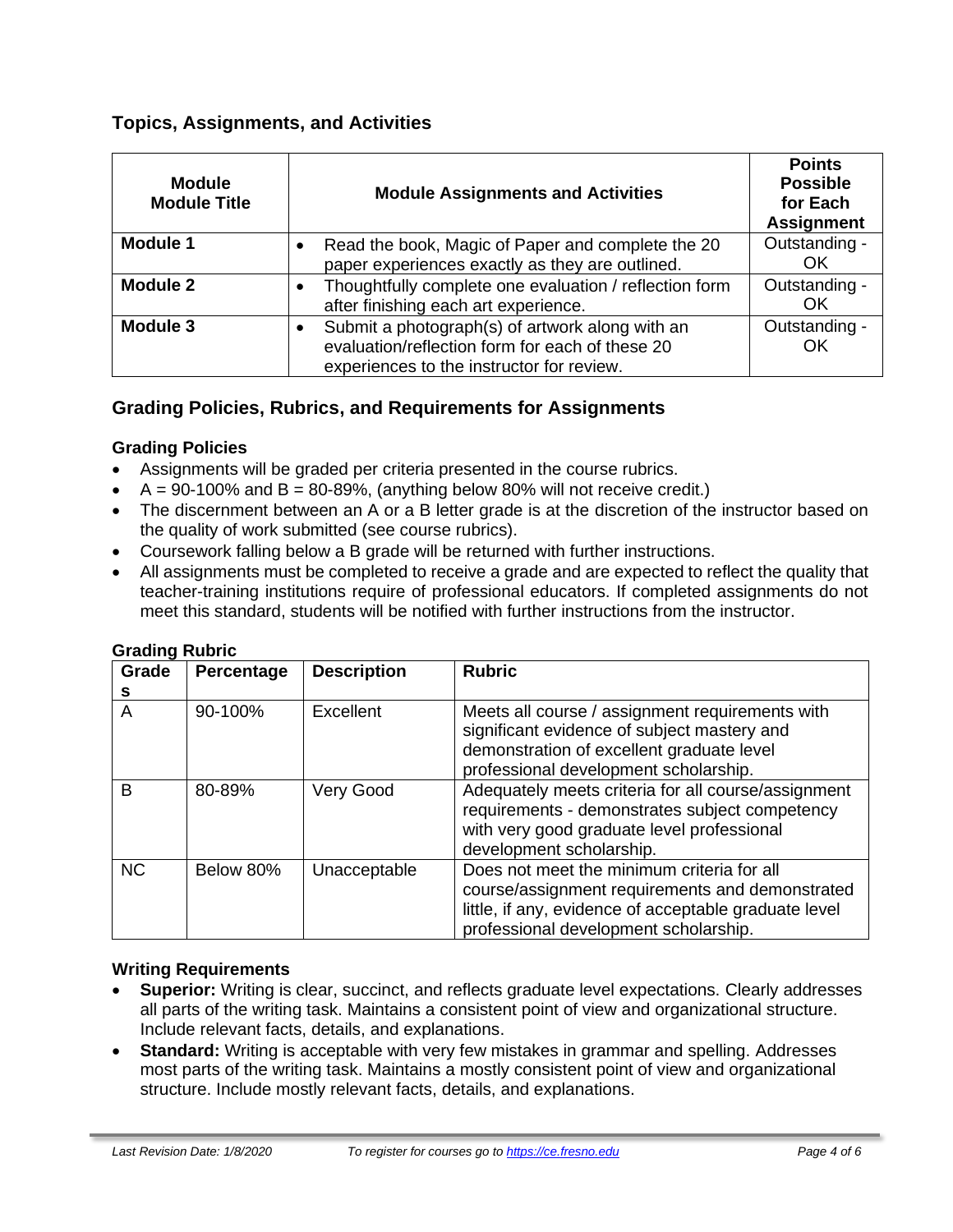• **Sub-standard:** Writing contains noticeable mistakes in grammar and spelling. Does not address all parts of the writing task. Lacks a consistent point of view and organization structure. May include marginally relevant facts, details, and explanations.

# **Instructor/Student Contact Information**

This course requires a minimum of two contacts between the student and the instructor. The first contact point occurs after the student enrolls in the course. The instructor contacts the student by email to welcome them to the course and Fresno Pacific University. The instructor provides an overview of the course, material, assignments, and expectations for successful completion of the course. This initial interaction also establishes a foundation for future interactions (via email or email. The final conversation occurs at the end of the course. This interaction provides a final check that all assignments have been completed, final grade request has been submitted, and answer any final questions or concerns.

#### **Coursework Hours**

Based on the Carnegie Unit standard, a unit of graduate credit measures academic credit based on the number of hours the student is engaged in learning. This includes all time spent on the course: reading the textbook, watching videos, listening to audio lessons, researching topics, writing papers, creating projects, developing lesson plans, posting to discussion boards, etc. Coursework offered for FPU Continuing Education graduate credit adheres to 45 hours per semester unit for the 900-level courses. Therefore, a student will spend approximately 135 hours on a typical 3-unit course.

#### **Services for Students with Disabilities**

Students with disabilities are eligible for reasonable accommodations in their academic work in all classes. In order to receive assistance, the student with a disability must provide the Academic Support Center with documentation, which describes the specific disability. The documentation must be from a qualified professional in the area of the disability (i.e. psychologist, physician or educational diagnostician). Students with disabilities should contact the Academic Support Center to discuss academic and other needs as soon as they are diagnosed with a disability. Once documentation is on file, arrangements for reasonable accommodations can be made. For more information and for downloadable forms, please go to [https://www.fresno.edu/students/academic](https://www.fresno.edu/students/academic-support/services-students-disabilities)[support/services-students-disabilities.](https://www.fresno.edu/students/academic-support/services-students-disabilities)

# **Plagiarism and Academic Honesty**

All people participating in the educational process at Fresno Pacific University are expected to pursue honesty and integrity in all aspects of their academic work. Academic dishonesty, including plagiarism, will be handled per the procedures set forth in the Fresno Pacific University Catalogue <https://www.fresno.edu/students/registrars-office/academic-catalogs>

# **Technology Requirements**

To successfully complete the course requirements, course participants will need Internet access, can send and receive email, know how to manage simple files in a word processing program, and have a basic understanding of the Internet. Please remember that the instructor is not able to offer technical support. If you need technical support, please contact your Internet Service Provider.